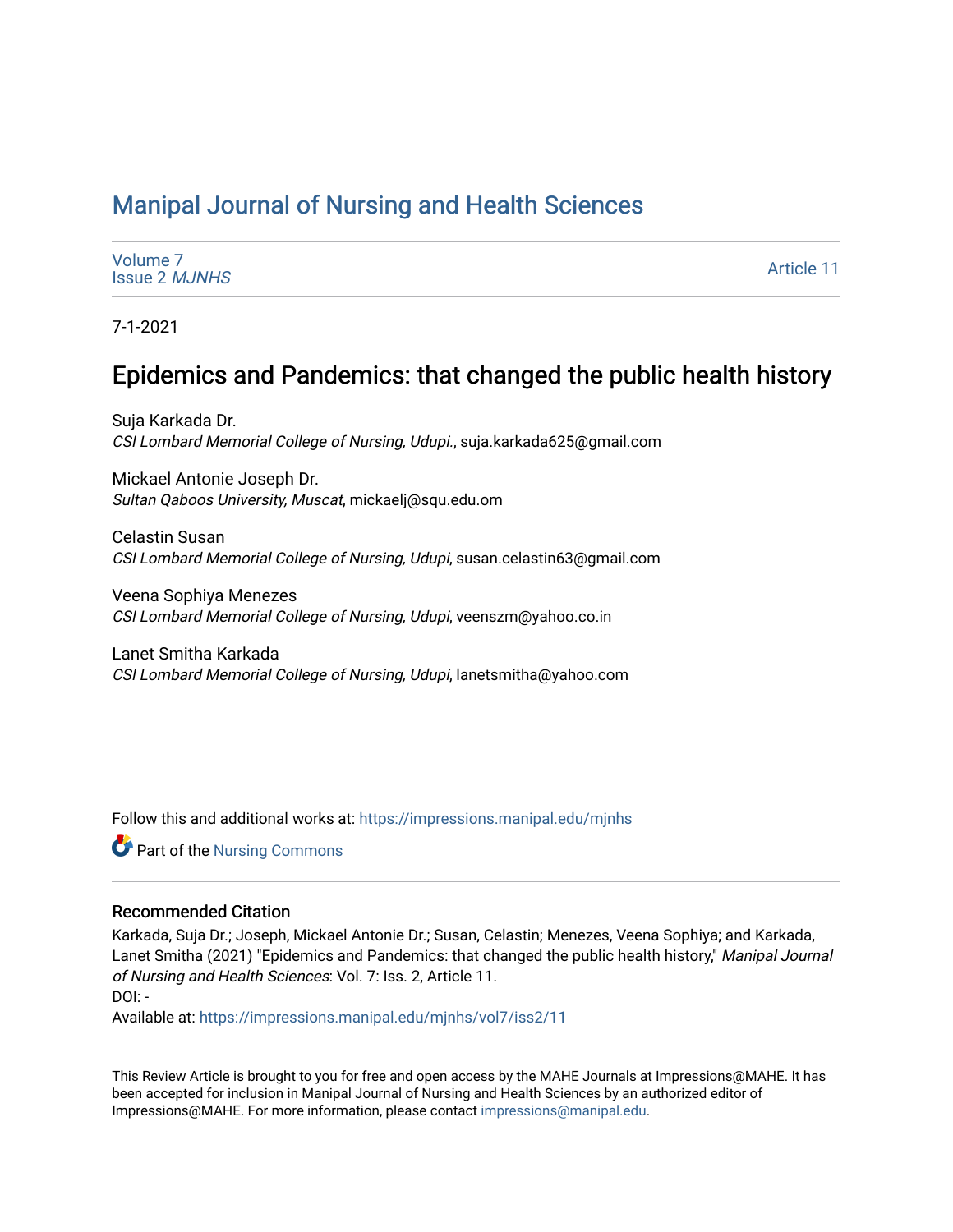Epidemics and Pandemics: that changed the public health history

Cover Page Footnote None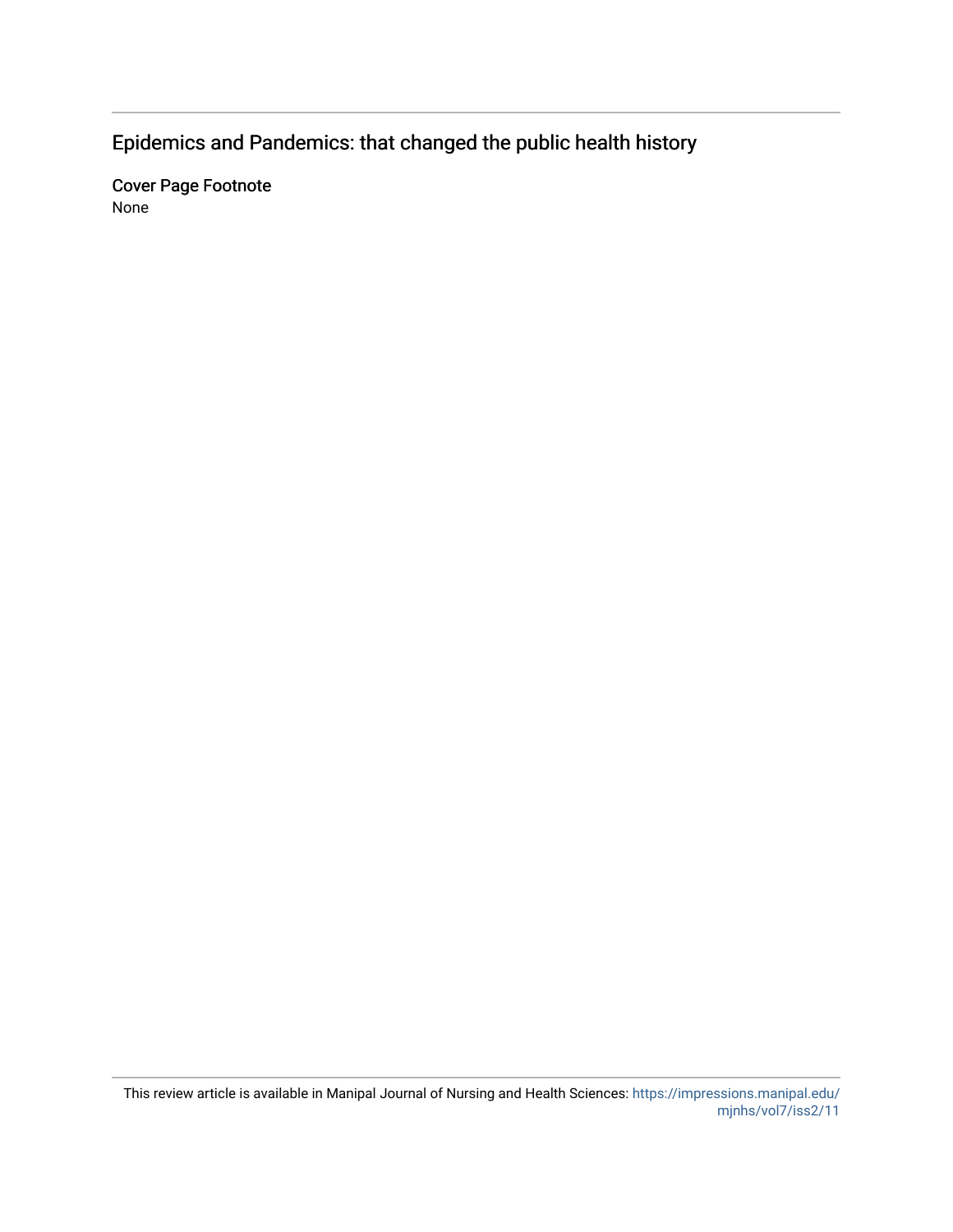# **Epidemics and pandemics that changed the public health history in India**

**Suja Karkada\*, Mickael Antonie Joseph, Celastin Susan, Veena Sophiya Menezes, Lanet Smitha Karkada**

Email: suja.karkada625@gmail.com

# **Abstract**

Currently, the world is experiencing one of the most disruptive pandemics in the modern history of disease and illness. As human beings became more civilized, started building cities, establishing trade routes between cities and countries, the conditions needed for these diseases to spread were greatly enhanced, and hence history has recorded many more epidemics and pandemics since the advent of global travel. Many of these epidemics and pandemics have disrupted the life of common human beings from BC 430 (Athens Plague) until date (COVID-19). Most of the recorded epidemics in history were originated in the western world like Athens, Romans, and Germans, etc. Sufferings of the human beings were enormous and the destruction of the population was innumerable. There are incidences where up to 25% of the total population was devastated. For the majority of the pandemics, the scientists succeeded in inventing vaccines, including COVID-19. Hence, pandemics and epidemics have helped human being to change their living pattern, adapt to changes, and accommodate healthy habits.

*Keywords:* COVID-19, epidemics, influenza, pandemics, plague.

#### **Introduction**

Currently, the world is witnessing one of the most destructive pandemics in the modern era of disease and illness. Diseases have existed since the beginning of the human race; most of them were managed by home remedies. However, until relatively recently, the average member of the public in any country had very little use for the terms "pandemic, quarantine, triage,

#### **Suja Karkada1 , Mickael Antonie Joseph2 , Celastin Susan<sup>3</sup> , Veena Sophiya Menezes4 , Lanet Smitha Karkada5**

- *<sup>1</sup> Professor and Principal, CSI Lombard Memorial College of Nursing, Udupi, Karnataka, India*
- *2 Assistant Professor, College of Nursing, Sultan Qaboos University, Muscat*
- *3 Assistant Professor, CSI Lombard Memorial College of Nursing, Udupi, Karnataka, India*
- *<sup>4</sup> Principal, CSI Lombard Memorial School of Nursing, Udupi, Karnataka, India*
- *<sup>5</sup> Associate Professor, CSI Lombard Memorial College of Nursing, Udupi, Karnataka, India*

Manuscript received: 24 August 2021 Revision accepted: 13 September 2021

\*Corresponding Author

isolation" etc. until March 2020, when the World Health Organization (WHO) announced that COVID-19 is a pandemic. By March 2021, almost every person on the planet was aware of these terminologies. Therefore, this review paper is intended to introduce the reader to the various epidemics and pandemics of the past.

The epidemic is defined as the occurrence of unusually high rates of disease in a community or region, specific health-related behaviour, or other health-related events exceeding "expected occurrence" (Park, 2015).

Pandemics are the widespread transmission of infectious diseases that can significantly increase morbidity and mortality across wide geographic regions leading to great disruption on the economic, social, and political levels. Available data indicate that globalization, urbanization, changes in land use, and greater exploitation of natural resources have all contributed to an increase in the likelihood of pandemics over the past century (Jones et al., 2008). As human beings became more civilized, started building cities, establishing trade routes between cities and countries, the conditions needed for these

**How to cite this article:** Karkada, S., Joseph, M. A., Susan, C., Menezes, V. S., & Karkada, L. S.(2021). Epidemics and pandemics that changed the public health history in India. *Manipal Journal of Nursing and Health Sciences*, *7* (2). 67-77.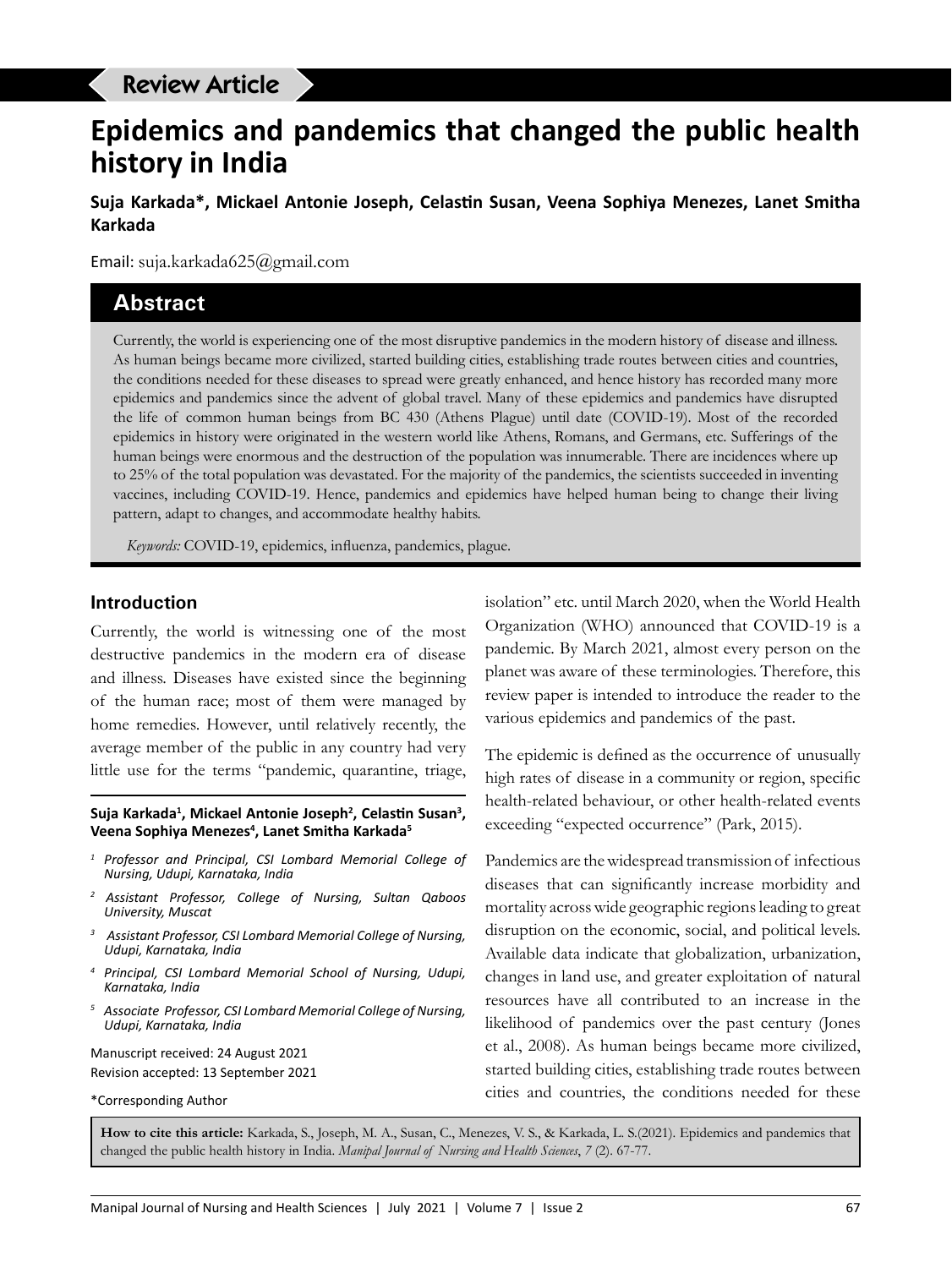diseases to spread were greatly enhanced, and hence history has recorded many more epidemics and pandemics since the advent of global travel.

This article will throw light on the important epidemics and pandemics that have ravaged human populations.

## **430 BC: Athens plague**

During the Peloponnesian war, the oldest recorded pandemic was reported. The manifestations of the plague comprised fever, thirst, red skin and lesions, and a bloody throat. The disease was suspected to be like typhoid fever, which killed as many as 25% of the city's population; it devastated the city of Athens in Ancient Greece (Littman, 2009; Cunha, 2004).

#### **165 AD: Antonine plague**

It is believed that the Antonine plague is an early appearance of smallpox. Initially, it infected the Huns, followed by the Germans, and then it spread to the Romans. Manifestations included high temperature, sore throat, diarrhoea, and pus-filled sores over the long term. The plague lasted for 15 years and devastated the entire population of the Roman Empire and caused the death of five million people (Jones, 1996).

# **250 AD: Cyprian plague**

Bishop Cyprian was the first victim to die from this plague, which was manifested by throat ulcers, vomiting, diarrhoea, and gangrenous hands and feet. Because of the limited resources and lack of medical knowledge, the cause of the plague was unknown. Speculations of the cause included smallpox, pandemic influenza, and viral haemorrhagic fever (filoviruses) like the Ebola virus (Wikipedia, 2021). It passed through northern Africa, Rome and continued to Egypt after possibly starting in Ethiopia. The estimates show that Roman cities' population was declined by 62% (5,00,000 to 1,90,000) with a recorded daily death rate of 5,000 (Harper, 2016; Kearns, 2018).

# **541 AD: Justinian plague**

This contagious disease, identified as bubonic plague, resulted from *Yersinia pestis*. The disease was located in Europe and the Mediterranean region. It was believed that the Justinian plague was spread through fleas and featured enlarged lymphatic glands as symptoms. Recurrences of the disease during the following two centuries killed about 25-50 million people, around 26% of the world's population. Hence, this plague brought the economic struggle to the entire world, specifically in the Roman Empire (Stathakopoulos, 2000; Mordechai, Eisenberg, Newfield, Izdebski, Kay, & Poinar, 2019).

## **11th-century leprosy**

Leprosy is a hereditary and contagious bacterial infection that causes sores and deformities. It was believed at that time to be a punishment of God. In extreme cases, a patient loses their fingers and toes, loses their eyesight, collapses their nose, develops ulcers and lesions, and their skeletal system can weaken. It could be fatal if not treated with antibiotics. The disease was spread all over the world, but it became a pandemic in Europe. This disease came to be known as the "living death" because leprosy victims were treated as if they were already dead. Funeral services were performed to proclaim those with the disease "dead" and allow their family to request their inheritance. Its most important victim was Baldwin IV, the "leper king" of Jerusalem (Kearns & Nash, 2021).

# **1350: The Black death**

This outbreak of bubonic plague was the second largest of its kind originating from China in 1334, spreading across Central Asia to northern India, and ultimately reaching Europe through the renowned Silk Trade route in 1347. In less than five years, the plague had ravaged almost the totality of the European continent, spreading further into Russia and the Middle East. Although the most severe effect of this pandemic occurred between 1343 and 1356, its effects lingered in a milder form during the 1400s and decreased the world population from 450 million to less than 300 million making it the culprit for the death of one-third of the world's population. According to literature, 60% of the population of Europe was killed at that time. This was often known as pneumonic plague. The symptoms of this plague were lumps in the groin and armpits followed by dark black spots appearing on the arms and thighs and some other parts of the body, as explained by Boccaccio (1343). England and France were the two countries most affected, and the feudal system of England collapsed due to the corresponding economic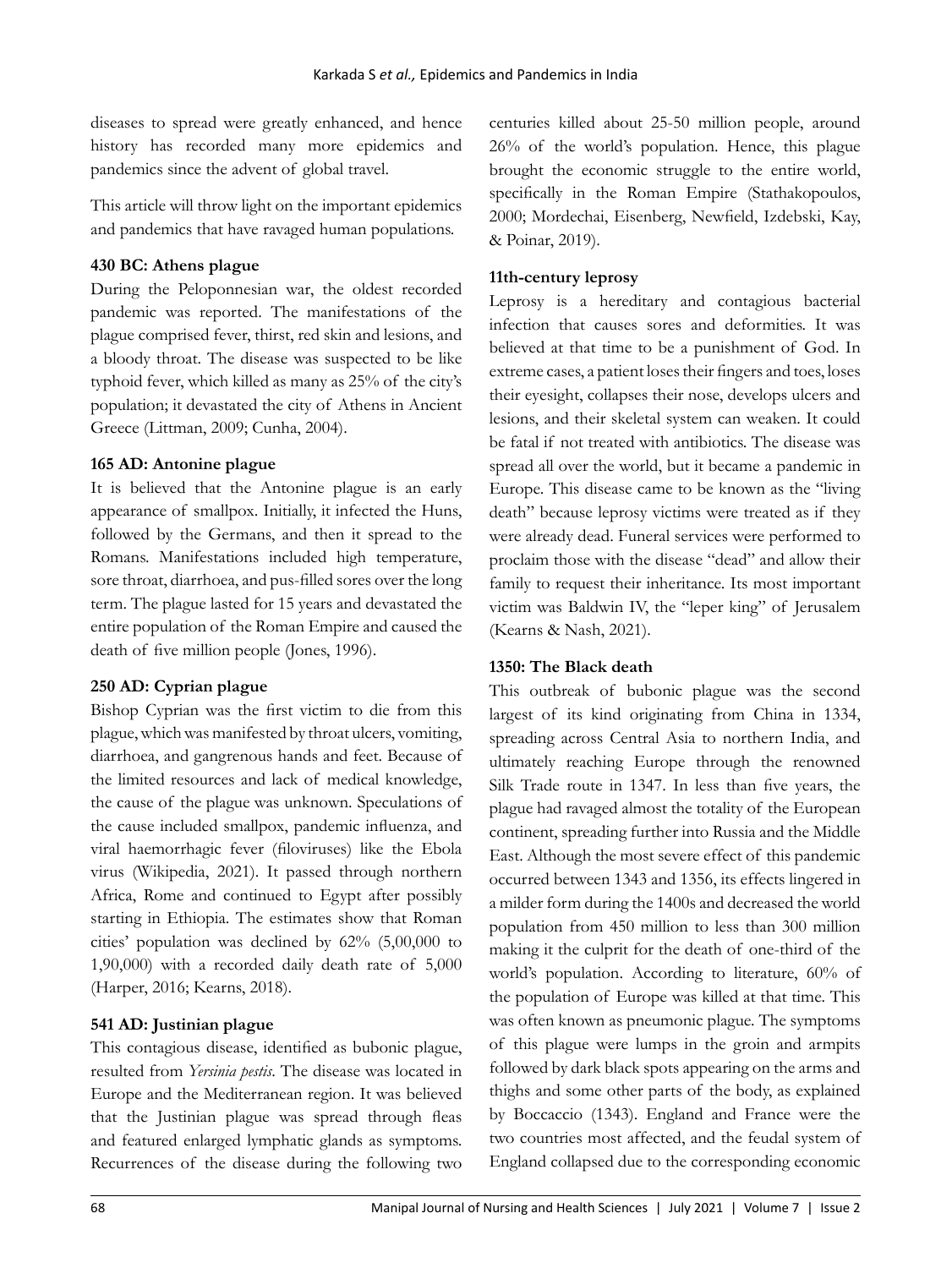crisis and changes in demographics (Benedictow & Benedictow, 2004; Dols, 2019; Bowsky, 1964).

#### **1665: The great plague of London**

This was one of the major epidemics of bubonic plague to occur in England. A total of 20% of London's population lost their lives during this epidemic in only 18 months. This was the last in a long series of plague epidemics that commenced in 1499 in London (James, 2004).

#### **1720: The Great plague of Marseille**

In Western Europe, the last major outbreak of bubonic plague occurred in Marseille, France. A total of 1,20,000 people were killed, and it took 45 years for the population to return to its 1720 level. It was recorded that the *Yersinia pestis* reached the port of Marseille via the merchant ship *Grand Saint Antoine* arriving from the Levant. This pandemic transmitted a legacy of fear and a deep imprint in the European minds that the plague may reappear anywhere and at any time (Devaux, 2013; Varlık, 2020).

#### **Cholera pandemic**

Over the past 200 years, seven cholera pandemics have occurred. Cholera is one of the deadliest diseases known to man and a threat to global public health. Worldwide there are 21,000 to 143,000 deaths and 1.3 to four million cases reported every year (World Health Organization, 2021). Today, cholera is endemic in many countries, but it poses a challenge to developing countries where there is a lack of safe and clean drinking water and proper sanitation (Glass & Black, 1992). During the 19th century, the cholera pandemic became highlighted when an outbreak of the deadly disease started in the Ganges Delta in India. Millions of people across every continent were killed due to seven cholera pandemics (History, 2017; Siddique & Cash, 2013). Cholera is a water-borne disease caused by the bacterium *Vibrio cholerae.* Despite hundreds of different strains of cholera bacteria, only two strains of bacteria (Serotype 01 and 0139) can cause a cholera outbreak. Cholera-like illnesses were reported by Sushrutha Samhita in the 5th century BC and the 1st century AD by Aretaeus of Cappadocia. Initially, the disease was called "moryxy" because of its very high fatality rate (History, 2017; Reidl & Klose, 2002).

## *History of Cholera pandemic*

**1817-1924 (1st cholera pandemic).** The first Asiatic cholera originated in India from the Ganges Delta. It was believed that the disease spread globally through a Hindu pilgrimage, the Kumbh Mela, on the upper phase of the river Ganges. In 1817, cholera started spreading outside the country to places like Myanmar and Sri Lanka. In 1820, the disease had spread to Indonesia, Thailand, and the Philippines. Through contact with people, it reached China in 1821, and in 1822 was found in Japan (Macnamara, 1876; Wikipedia, 2021).

**1826-1837 (2nd cholera pandemic).** This outbreak began around 1829 in India, and then passed along trade and military routes to reach Europe, the Americas, and Great Britain. This pandemic was significant in Europe (from 1829 to 1849) due to its geographic extent and high morbidity and mortality rate were reported (Imperaro, Imperato, & Imperato, 2015). For nearly two decades, the pandemic re-emerged in many countries and finally subsided in 1851 (Chan, Tuite, & Fisman, 2013).

**1852-1859 (3rd cholera pandemic).** Asia, Europe, North America, and Africa were affected during this pandemic. This disease killed around 23,000 Britons in 1854 and was called the worst year of cholera (Swedha, 2020). During this period, one of the founders of modern epidemiology, British physician John Snow, was fascinated by the causes of a cholera outbreak in the Soho area of London. He found that during the mid-1800s, there was no adequate provision of wastewater disposal. Sewage was dumped into open pits or disposed directly into the River Thames without treatment. This water was used for consumption and a plethora of different purposes. Hence, John Snow suspected that sewage could be the reason for the cholera outbreak in and around the city. In 1854, there was another severe outbreak of cholera in the Soho area of London. Again, he accepted the challenge to confirm that water contaminated by sewage was the cause of cholera. Those people, who used the water from wells in town and the Broad Street pump, which was contaminated by the open pits ("cesspools"), or the river Thames, were far more likely to contract the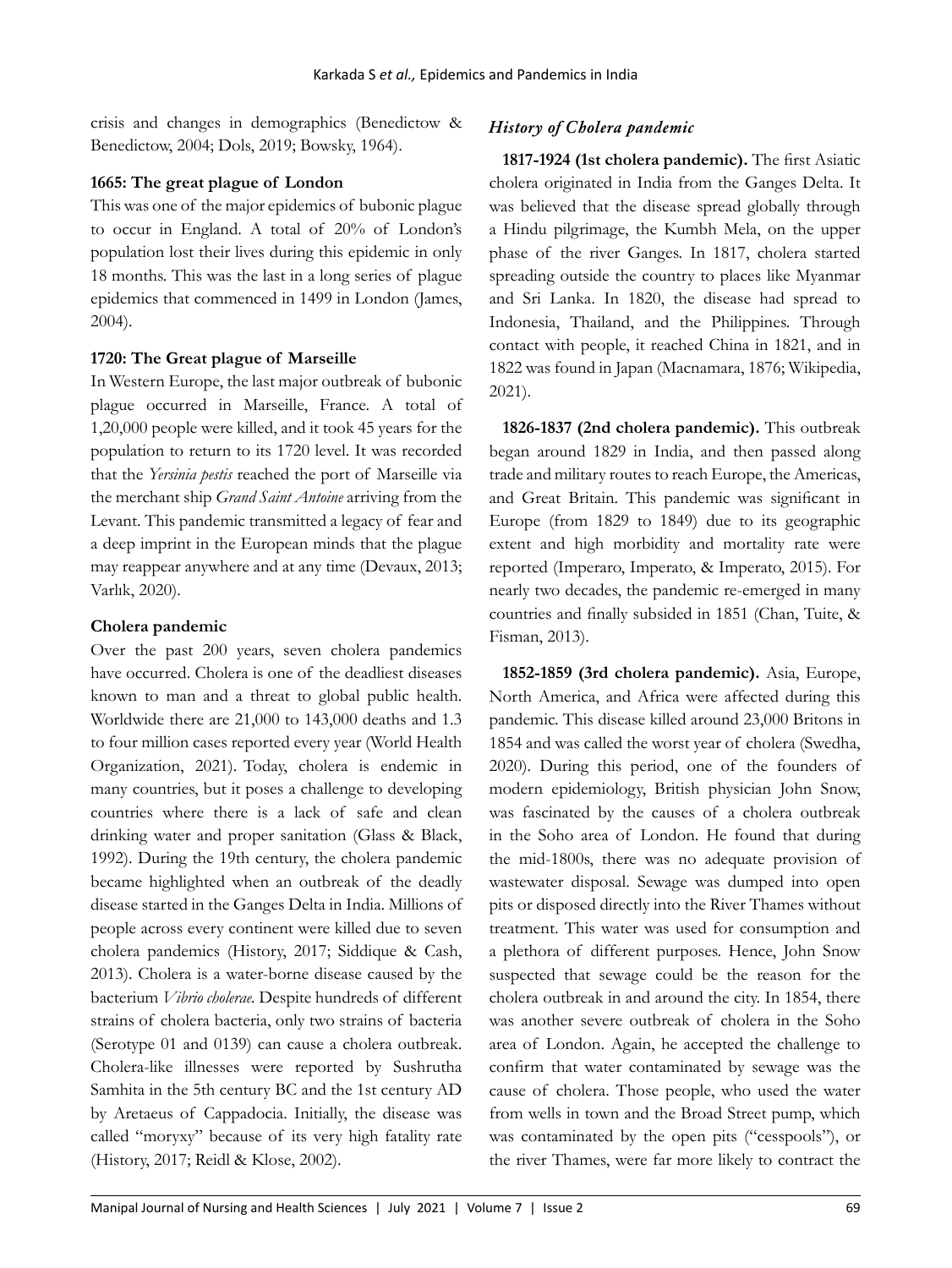disease. It was confirmed that a single street pump was the sole cause for the outbreak of cholera in London. Later, he persuaded the officials to detach the handle from the pump to avoid drawing water. As a result, there was a decline in cholera cases (Stanwell-Smith, 2015; Newsom, 2006).

**1863-1875 (4th cholera pandemic).** The fourth cholera outbreak lasted from 1863 to 1875 and spread from the Ganges Delta of the Bengal region to Mecca and throughout the Middle East through Muslim pilgrims (Azizi, Azizi, & Azizi, 2010; History, 2017).

**1881-1896 (5th cholera pandemic).** The fifth pandemic was one of the most significant international outbreaks. It started in India and spread throughout Asia, Europe, and South America. This pandemic did not touch the United States and Great Britain due to their advanced public health systems and superior sanitation. The death rate was high in Russia and Japan. This fifth pandemic was the last serious outbreak in European countries during this century (Briggs, 1961; Wikipedia, 2021).

**1899-1923 (6th cholera pandemic).** This pandemic began in 1899, it did not affect Western Europe and North America due to their advanced public health systems, but it devastated India, Russia, the Middle East, and Northern Africa. In 1923, gradually the cholera pandemic disappeared, except in India. Half a million Indian people were killed between 1918 and 1919 (History, 2017).

**1961-1975 (7th cholera pandemic).** The seventh cholera pandemic occurred between the years 1961 and 1975. It originated in Indonesia and was caused by the biotype EI Tor lineage strain. It reached East Pakistan in 1963, India in 1964, and the Soviet Union in 1966, later in 1973 it spread to Italy.

During the outbreak of cholera in 1991, 3488 people were killed in Africa and 2618 in Latin America. Outbreaks of cholera happen even now, but they are more easily managed with modern medicine and their severity has been diminished. The application of antibiotics and fluid therapy has reduced the mortality rate in developing countries (Azizi, 2010; Sigman, & Luchette, 2012).

# **Spanish Flu pandemic (1918 Influenza)**

The Spanish flu pandemic took hold in the midst of World War I. Even though it was not the first pandemic of the modern world, it remains one of the gravest warnings to public health because of the devastating effects it had worldwide. The cause of this pandemic was the H1N1 strain of the influenza virus. Since then, all the pandemics caused by influenza viruses emerged from this strain, including 'drifted' H1N1 viruses, followed by H3N2 viruses. Despite the subsequent advancements in epidemiology and public health, the real source of the Spanish flu remains unidentified. Potential roots of its source could be from the United States of America, China, Spain, France, and Austria. The influenza virus, through its deadly H1N1 strain, ravaged Europe very quickly due to the wide military activities that were taking place back then. The virus spread to Africa, Asia, the United States of America, and the Pacific Islands (Oxford, Sefton, Jackson, Innes, Daniels, & Johnson, 2002). An estimated one-third of the world's population were infected with the virus and had a clinically apparent illness during 1918-1919 (Holtenius & Gillman, 2014). The death toll was predicted to be somewhere between 50-100 million (Guest, 2021).

It was recorded that the Spanish flu pandemic had three waves. From spring 1918, the first wave started and spread across the world. The second wave was between September and November 1918, and the third wave was in the early months of 1919. By the end of World War I, the third wave, which was present in fewer countries, was exacerbated because soldiers were returning home. Epidemiologically, it is difficult to explain the sudden drop in the cases of the first and second waves and then the sharp rises in the cases of the second and third waves; assuming even transient post infection immunity (Taubenberger & Morens, 2006).

Young adults were mostly affected by the Spanish flu. For at least 150 years, the curve of influenza deaths by age at death has been U-shaped, showing high mortality rates in infants and old people, with relatively few numbers of deaths at all ages in between. However, the curve took a "W" shape during the 1918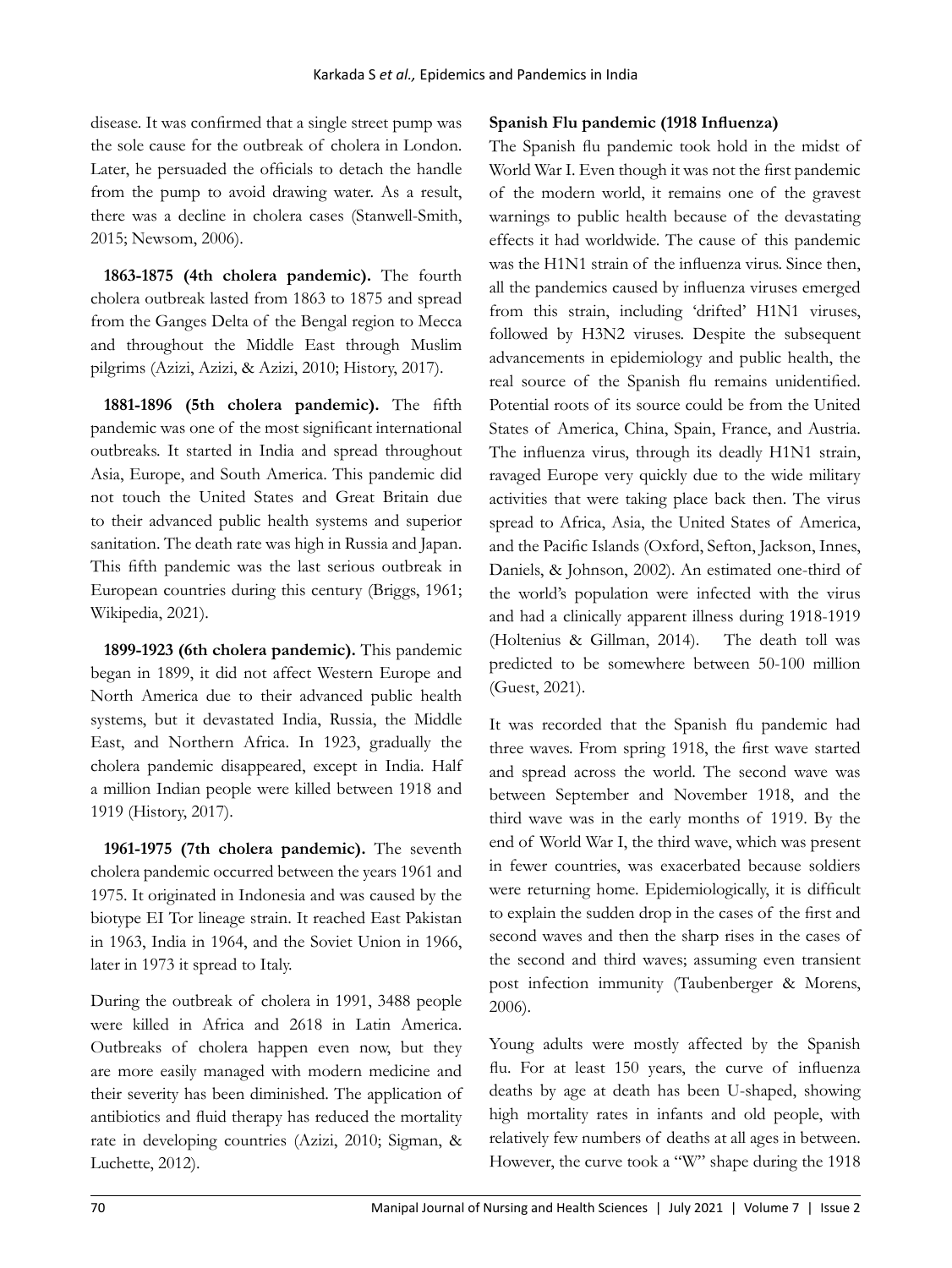pandemic, where in addition to the very young and very old, there was a third-rate peak in the 20-45 age groups (Taubenberger, & Morens, 2006; Viboud, Eisenstein, Reid, Janczewski, Morens, & Taubenberger, 2013). (Figure 1).



*Figure 1.* "U" And "W" shaped combined Influenza and Pneumonia mortality, by age at death, per 100,000 persons in each age group, United States, 1911–1918. Influenza and Pneumonia specific death rates are plotted for the inter pandemic years 1911–1917 and the pandemic year 1918 (Ref: Taubenberger & Morens, 2006).

#### *Impact of Spanish flu on society*

This pandemic hit the world during World War I. Most countries were diverting their budgets to the welfare of the soldiers and the war; hence, the economic crunch and the death toll were neglected. Compared to today's pandemic, economists did not pay attention to the economic effects of the pandemic or it was retrospectively discussed anywhere. That is why this pandemic is considered as "forgotten pandemic" (Boianovsky & Erreygers, 2021).

#### **Smallpox 1974**

One of the worst smallpox epidemics of the 20th century was witnessed in India in 1974, three years before the announcement of smallpox eradication. Between January and May 1974, more than 15,000 people contracted and died from smallpox. The most affected states were Bihar, Orissa, and West Bengal. India had over 86% of the world's smallpox cases in 1974. Those who survived smallpox became blind or disfigured. Even though the government of India initiated the smallpox eradication program in 1962, it was not able to achieve the desired benefit (Wikipedia, 2020).

#### **COVID-19 pandemic**

Once again since December 2019, the world is facing a significant threat to humanity from the COVID-19 pandemic, which presumably emerged in Wuhan, Hubei, China, where there were a series of pneumonia cases with unknown history caused by the novel coronavirus (2019 nCoV) (Guan et al., 2020). The disease originated in bats, and it spread throughout China originating from a Wuhan Seafood market, in December 2019. COVID-19 is often developed among those who have had severe respiratory disease.

Since the start of the  $21<sup>st</sup>$  century, the world has been devastated by three epidemics from the same group of novel coronavirus. The first epidemic began in 2003, named severe acute respiratory syndrome coronavirus (SARS-CoV), in Guangdong, China. The second epidemic emerged in Saudi Arabia in 2012. A novel coronavirus, the disease is known as the Middle East Respiratory Syndrome Coronavirus (MERS- CoV) which had a great mortality rate.

The third and current epidemic, COVID-19, evolved in China and later appeared in outlying provinces of China, Japan, and Thailand (Alanagreh, Alzoughool, & Atoum, 2020; Cui, Li, & Shi, 2019). In February 2020, globally 80,000 confirmed cases have been recorded, and the WHO declared the COVID-19 outbreak a Public Health Emergency of International concern. Nearly 114 countries had been affected by the pandemic and more than 4,000 people were killed. Due to the severity and rapid spread of the disease throughout the globe, the WHO declared COVID-19 a pandemic on 11 March 2020 (Cucinotta & Vanelli, 2020; World Health Organization, 2020).

# *COVID-19 in India*

The infection that developed in China spread across the world, leaving devastation in its wake. Indeed, its effect was felt far beyond India. The first COVID-19 case in India was detected on 30 January 2020 in Trissur, Kerala. Day-by-day, Covid cases were increasing as a result of travel to affected countries, and in India, the pandemic reached its peak in October 2020 (Arnold, 2020; Wikipedia, 2020).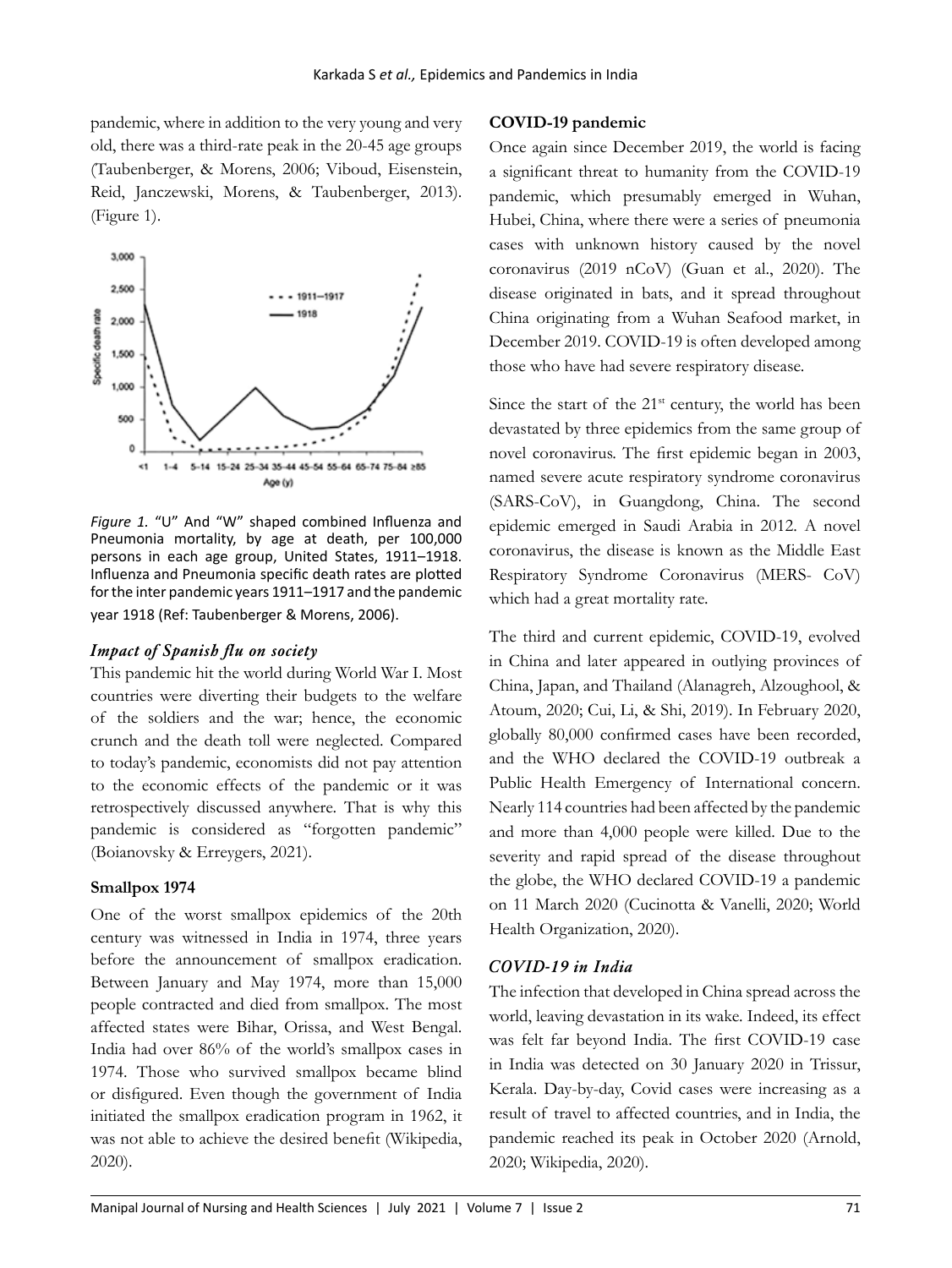Coronavirus influences everyone in various ways. Most of the infected cases exhibit mild to moderate symptoms and the patient will recuperate without hospitalization. Very often, Covid patients develop symptoms like fever, weakness, and a dry cough. Other symptoms like a sore throat, headache, loss of taste or smell, aches and pains, conjunctivitis, and diarrhoea are less common among Covid infected people (World Health Organization, 2020). COVID-19 can affect any age group of people, and it may cause serious illness or death. However, people with co-morbidities like high blood pressure, heart problems, cancer, and diabetes, and who are above 60 years old, are at higher risk of developing this serious illness (Jordan, Adab, & Cheng, 2020; Gjerstad & Molle, 2020).

The virus spreads rapidly from infected persons through different modes of transmission, like close contact with an infected person, or through fomites (infected respiratory droplets projected when sneezing, coughing, or even breathing) and in overcrowded or less ventilated places (Struyf et al., 2020).

**The severity of COVID-19 in India.** The COVID-19 pandemic has touched every sphere of human life. Worldwide, millions of deaths have been directly caused by this deadly disease. The management of patients with COVID-19 has become challenging for health care sectors due to a lack of definitive treatment for critically ill patients. (Kontis et al., 2020).

**The severity of COVID-19 in the World.** Covid patients are treated based on the severity of symptoms. The infected person with mild symptoms like myalgia, fever, sore throat, and fatigue can recover with home isolation and appropriate treatment. However, severe cases with tachypnea, oxygen saturation of less than 93% at rest,  $PaO_2/FiO_2$  less than 300 mgHg, critical organ failure, and respiratory failure requiring mechanical ventilation and septic shock need hospitalization in an intensive care unit (Verity et al., 2020).

The pandemic also brought the rapid transition to social, economic, environmental, and health care systems. Indeed, it has indirectly affected education, family life, religious belief, political system, production and supply, purchasing power, and so on (Douglas, Katikireddi, Taulbut, McKee & McCartney, 2020; Kontis et al., 2020; Karunathilake, 2020).

**COVID-19 first wave.** There are two wave patterns of COVID-19 reported in many countries. The first wave began in spring 2020, and a second wave in late summer and fall (Iftimie et al., 2021).

In India, the first wave started in late January 2020 and a surge in cases was reported in September 2020. In May-June 2020, about 0.7% of people in India had been infected; in January 2021, the infection rate has increased to 20%. In August 2020, a total of 3,621,245 cases and 64,469 deaths were reported (Song et al., 2021). The viruses that cause COVID-19 mutate all the time and produce different versions or variants of themselves. The variant of SARS-CoV-2 officially known as Lineage B. 1. 617, was first detected in India on 5 October 2020. During the first wave, local mutations of the virus did not play a major contributing role (Menon, 2021; Peacock, 2021).

However, the Government, has taken extensive measures to control the first wave through lockdowns, social distancing, mask-wearing, and avoiding social gatherings. With these measures, the first wave of COVID-19 in India slowed down in October 2020.

**COVID-19 second wave.** The prediction that the Indian community would develop the herd immunity needed to control the second wave was unsubstantiated. The second wave in India began in March 2021 and became the world's worst coronavirus crisis. In late April 2021, India recorded the highest number of new cases previously recorded in the world with 400,000 cases in a day (The Hindu, 2021).

More than 20.2 million cases and 2,22,000 deaths were reported in May 2021. Multiple factors have contributed to the massive surge in cases and deaths in India (WHO, 2021).

Despite knowing the magnitude of the second wave, the Indian Government has failed to prepare in advance to tackle the COVID catastrophe in the country. Rather, the Government has allowed political rallies, religious festivals and has delayed the vaccine campaign (less than 2% vaccine coverage) (Lancet, 2021). Another major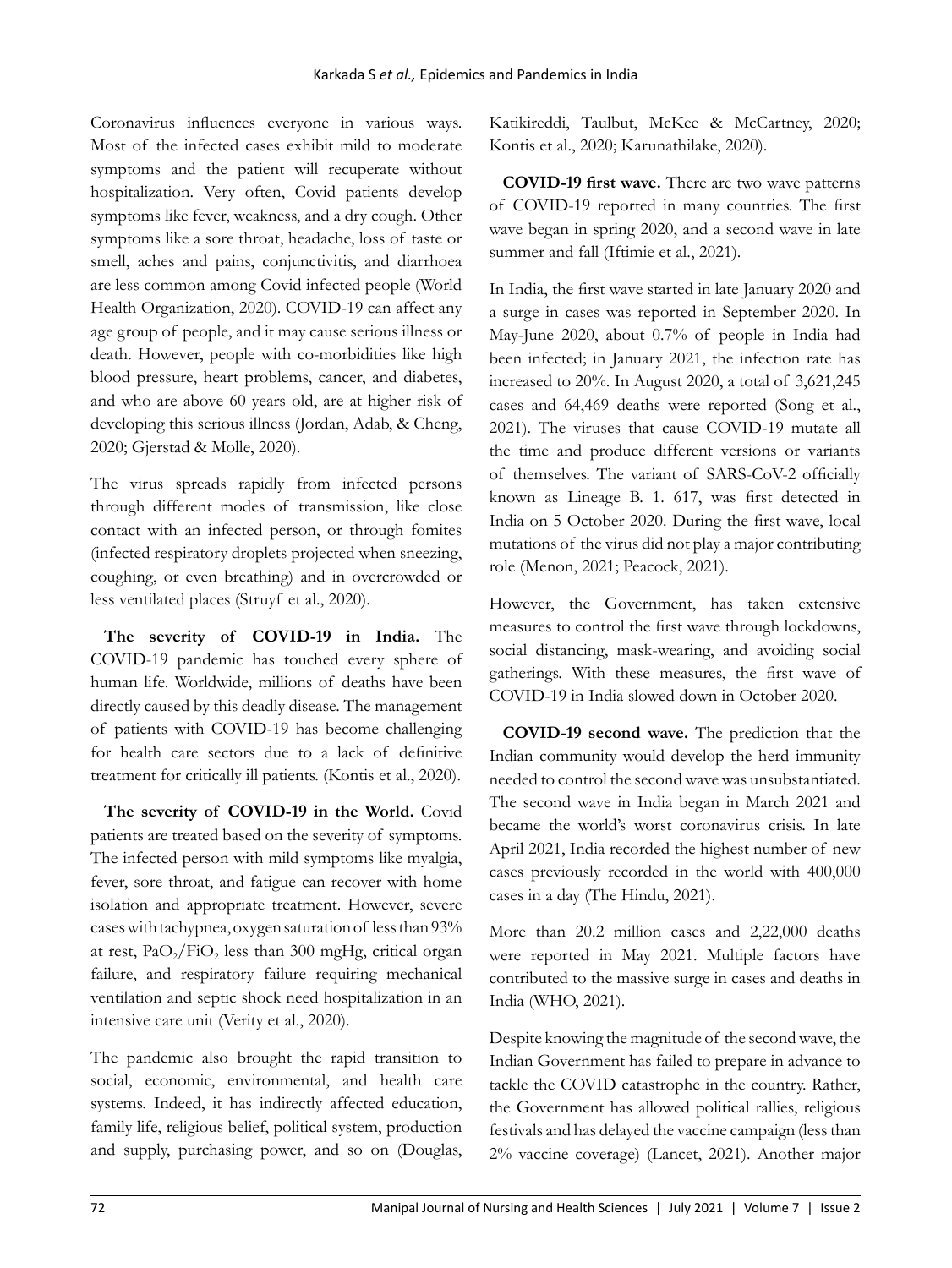challenge to controlling the second wave in the country was the mutation of the SARS- CoV-2 virus (Lineage B. 1. 617). Three sub lineages have been detected in India, as of May 2021. The sub lineage B.1.617.1 is called variant Kappa, and B.1.617.2 is known as variant Delta, both were detected in December 2020. The first sub lineage, B.1.617.3, was found in October 2020. In February 2021, new cases of variant B. 1. 617 (all sub lineages) increased rapidly (WHO, 2021).

The best way to contain the spread of the virus is to follow the Covid rules and precautionary measures like maintaining social distance, wearing masks, washing and sanitizing hands regularly, staying in well-ventilated places, getting tested when symptoms develop, and crucially, getting vaccinated. Without a doubt, these measures help the public to protect themselves from new variants.

Amidst the COVID-19 pandemic, there is a ray of hope from vaccination. Vaccines give effective protection against the new variant. In India, a vaccination program was initiated in January 2021, India has approved the use of Indian BBV152 (Covaxin), the British oxford-Astra Zeneca vaccine (Covishield), and the Russian Sputnik V vaccine (Ranjan, Sharma, & Verma, 2021; Song et al., 2021; Kannan, Gurusriram, Banerjee, Bhattacharjee, & Varadwaj, 2021). Over 74 cores of vaccine doses have been distributed until 12 September 2021. The recovery rate from infection in India currently is 97.51% and the weekly positivity rate remains below 5% and the daily positivity rate on 12 September was 1.87% (PIB's daily bulletin, 2021).

India's health care system was shaken during both the waves of the COVID-19 pandemic. Governing bodies of all the private health sectors joined their hands to support the public health care system in diagnosing and treating the cases as per the need of the society, which helped to control the pandemic. Even though there was a scarcity of hospitals, manpower, oxygen supply, lifesaving medicine, PPE, and infrastructure during the first wave; the central and the different state governments were proactive to plan actions to tackle the pandemic by setting up dedicated COVID-19 hospitals, isolation centres and tech-enabled mapping of resources before the commencement of the second wave. Various

technology and applications were developed by central and state governments, e.g., Arogya Setu, CoWIN app. Tele-consultation, bed management, and reporting of active cases daily helped the government to manage the positive patients effectively. Several in-service and on-the-job training were organized to equip the health care workers with essential knowledge and skill. INR 2,23,846 crore was allocated in the budget during 2021- 2022 by the government for health and well-being, an increase of 137 percent from the previous year, with INR 35,000 crore earmarked for COVID-19 vaccine in the coming fiscal year (Mistry, 2021).

In the Indian health care system, the grass-root level workers are called Accredited Social Health Activists (ASHA) chosen from the same village. During the pandemic, ASHA workers have done a tremendous job by visiting the remotest corners of the country by doing door to door surveys, screening people for COVID-19 symptoms, motivating them for vaccination, educating them for Covid appropriate behaviour, and directing them to the health centres in case found with symptoms (Awasthi, 2020).

The WHO supported all its member countries with essential technical and logistic assistance for the management of the COVID-19 pandemic. To provide information to the public, the headquarters held several media briefings, released several audio and video recordings. WHO conducted a series of international teleconferences on the topics such as clinical management, laboratory, and virology, infection prevention and control, Mathematical modelling, seroepidemiology, research and development for diagnostics, therapeutics, and vaccines (WHO, 2021).

The pandemic era has changed the way we think and go about our daily lives. The entire world has been ravaged by the first and second waves of COVID-19. It has spread from cities to rural areas and affected people of all age groups. Tragically, the ones who suffer most are the millions of impoverished people in the world. Moreover, the third wave is inevitable, so the country has to rebuild its health care system to handle the crisis. We need to provide comprehensive care to the public, there should be a robust health system in India. This can be achieved through the collective effort of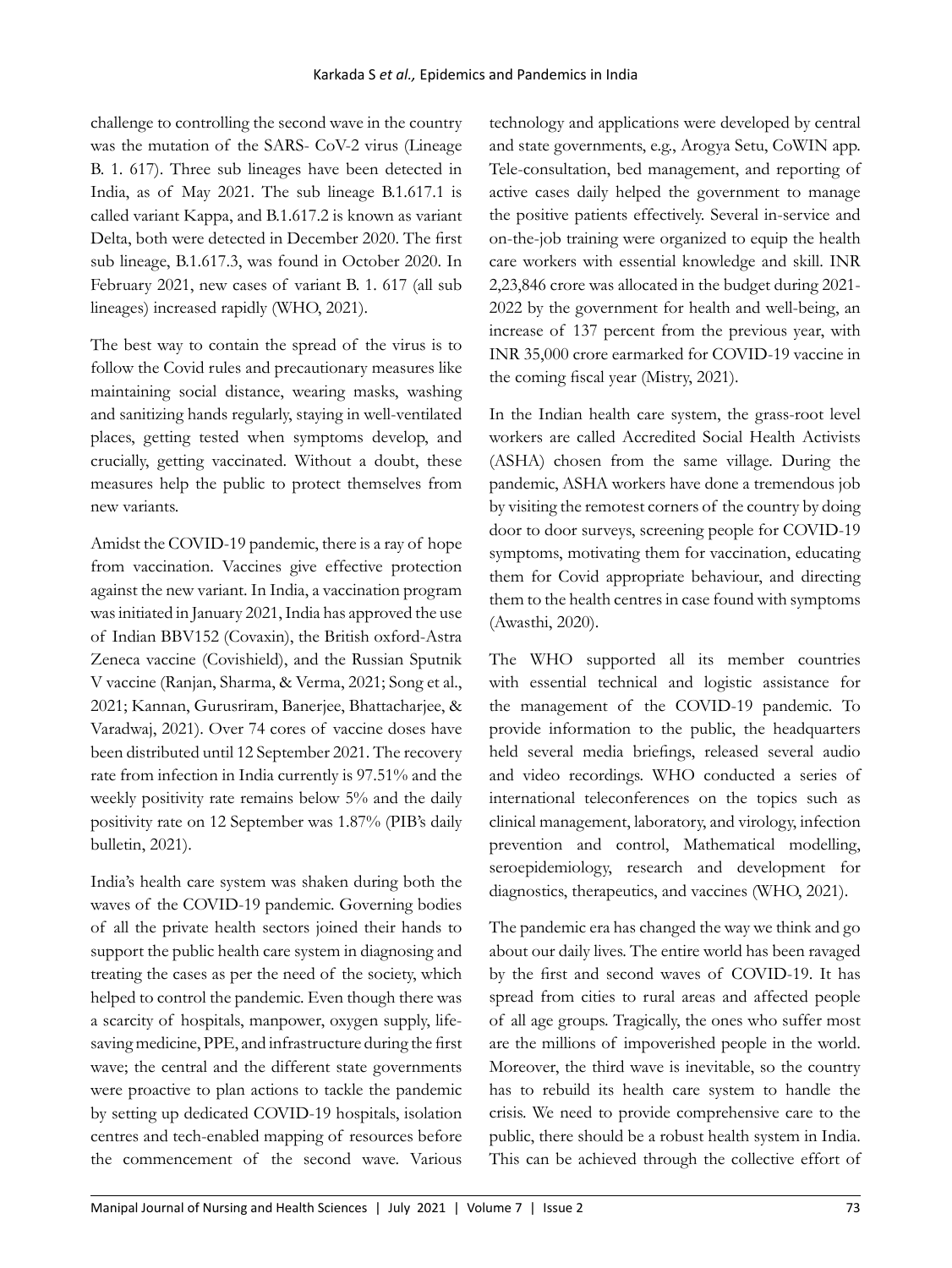policymakers, business leaders, health care providers, and technology providers.

Source of support: None

Conflict of interest: None

Source of support in the form of grants: None

# **References**

- Alanagreh, L. A., Alzoughool, F., & Atoum, M. (2020). The human coronavirus disease COVID-19: its origin, characteristics, and insights into potential drugs and its mechanisms. *Pathogens*, *9*(5), Retrieved from: 331. https://www.ncbi.nlm.nih.gov/pmc/ articles/PMC7280997/
- Arnold, D. (2020). Pandemic India: Coronavirus and the Uses of History. *The Journal of Asian Studies*, *79*(3), 569-577.
- Awasthi, P. (2020). The life of ASHA workers in the time of COVID-19. *The Week.* Retrieved from https:// www.theweek.in/news/india/2020/04/10/thelife-of-asha-workers-in-the-time-of-covid-19.html
- Azizi, M. H., & Azizi, F. (2010). History of Cholera Outbreaks in Iran during the 19th and 20th Centuries. *Middle East Journal of Digestive Diseases*, *2*(1), 51. https://www.ncbi.nlm.nih.gov/ pmc/articles/PMC4154910/
- Benedictow, O. J., & Benedictow, O. L. (2004). *The Black Death, 1346-1353: The complete history*. Boydell & Brewer.
- Boianovsky, M., & Erreygers, G. (2021). How Economists Ignored the Spanish Flu Pandemic in 1918–20. *Center for the History of Political Economy at Duke University Working Paper Series*
- Bowsky, W. M. (1964). The impact of the Black Death upon Sienese government and society. *Speculum*, *39*(1), 1-34.
- Briggs, A. (1961). Cholera and society in the nineteenth century. *Past & Present*, (19), 76-96. https://www. jstor.org/stable/649981?seq=1
- Chan, C. H., Tuite, A. R., & Fisman, D. N. (2013). Historical epidemiology of the second cholera pandemic: Relevance to present day disease dynamics. *PloS one*, *8*(8), e72498. https://journals. plos.org/plosone/article?id=10.1371/journal. pone.0072498
- Cucinotta, D., & Vanelli, M. (2020). WHO declares COVID-19 a pandemic *Acta Bio Medica: Atenei Parmensis*, *91*(1), 157. Retrieved from: https://www. ncbi.nlm.nih.gov/pmc/articles/PMC7569573/ ccgvc
- Cui, J., Li, F., & Shi, Z. L. (2019). Origin and evolution of pathogenic coronaviruses. *Nature Reviews Microbiology*, *17*(3), 181-192. Retrieved from: https://www.nature.com/articles/s41579-018- 0118-9
- Cunha, B. A. (2004). The cause of the plague of Athens: Plague, typhoid, typhus, smallpox, or measles? *Infectious Disease Clinics of North America*, *18*(1), 29. DOI: https://doi.org/10.1016/ S0891-5520(03)00100-4.
- Devaux, C. A. (2013). Small oversights that led to the Great Plague of Marseille (1720–1723): lessons from the past. *Infection, Genetics and Evolution*, *14*, 169-185. Retrieved from: https:// www.sciencedirect.com/science/article/abs/pii/ S1567134812003681
- Dols, M. W. (2019). *The black death in the Middle east*. Princeton University Press. https://doi. org/10.1515/9780691196688
- Douglas, M., Katikireddi, S. V., Taulbut, M., McKee, M., & McCartney, G. (2020). Mitigating the wider health effects of covid-19 pandemic response. *BMJ*, *369*. Retrieved from https://www. bmj.com/content/369/bmj.m1557
- Gjerstad, S., & Molle, A. (2020). Comorbidity Factors Influence COVID-19 Mortality Much More than Age. Retrieved from https://digitalcommons. chapman.edu/esi\_working\_papers/325/
- Glass, R. I., & Black, R. E. (1992). The epidemiology of cholera. In *Cholera* (pp. 154-129). Springer, Boston, MA. https://link.springer.com/ chapter/10.1007/978-1-4757-9688-9\_7
- Guest. (2021). Black Death to Covid-19: A look at the history of pandemics that ravaged the planet. *Financial Express*. https://www.financialexpress. com/lifestyle/health/black-death-to-covid-19-alook-at-the-history-of-pandemics-that-ravagedthe-planet/2246918/
- Guan, W. J., Ni, Z. Y., Hu, Y., Liang, W. H., Ou, C. Q., He, J. X., et al. (2020). Clinical characteristics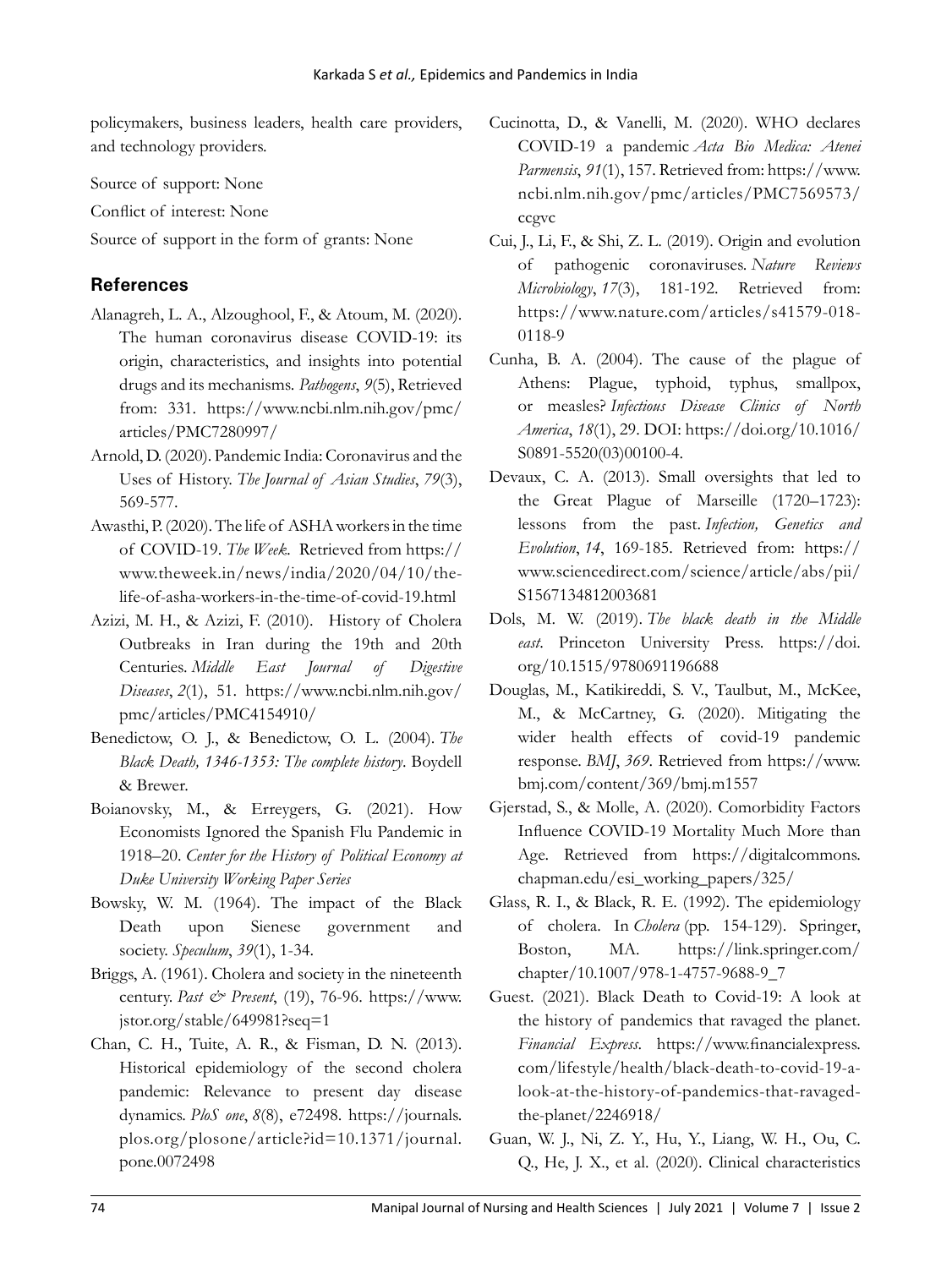of coronavirus disease 2019 in China. *New England Journal of Medicine, 382*(18), 1708-1720. Retrieved from: https://www.nejm.org/doi/full/10.1056/ nejmoa2002032

- Harper, K. (2016). People, plagues, and prices in the Roman world: The evidence from Egypt. *The Journal of Economic History*, *76*(3), 803-839. DOI: https:// doi.org/10.1017/S0022050716000826
- History. (2017). Cholera history. Retrieved from: http:// www.history .com/topics/inventions/ history -of-cholera.
- Holtenius, J., & Gillman, A. (2014). The Spanish flu in Uppsala, clinical and epidemiological impact of the influenza pandemic 1918–1919 on a Swedish county. *Infection Ecology & Epidemiology*, *4*(1), 21528. https://doi.org/10.3402/iee.v4.21528
- Iftimie, S., López-Azcona, A. F., Vallverdú, I., Hernández-Flix, S., de Febrer, G., Parra, S.,… Castro, A. (2021). First and second waves of coronavirus disease-19: A comparative study in hospitalized patients in Reus, Spain. PloS one, 16(3), e0248029. https://doi.org/10.1371/journal. pone.0248029
- Imperato, P. J., Imperato, G. H., & Imperato, A. C. (2015). The Second World Cholera Pandemic (1826–1849) in the Kingdom of the Two Sicilies with Special Reference to the Towns of San Prisco and Forio d'Ischia. *Journal of Community Health*, *40*(6), 1224-1286. https://link.springer. com/article/10.1007/s10900-015-0089-y
- James, T. B. (2004). The Plague. *JAMA*, *292*(17), 2153- 2159. doi:10.1001/jama.292.17.2158.
- Jones, K. E., Patel, N. G., Levy, M. A., Storeygard, A., Balk, D., Gittleman, J. L., & Daszak, P. (2008). Global trends in emerging infectious diseases. *Nature*, *451*(7181), 990-993.
- Jones, R. P. (1996). The impact of the Antonine plague. *Journal of Roman Archaeology*, *9*, 108-136. DOI: https://doi.org/10.1017/ S1047759400016524
- Jordan, R. E., Adab, P., & Cheng, K. (2020). Covid-19: Risk factors for severe disease and death. Retrieved from https://www.bmj.com/content/368/bmj. m1198.long
- Kannan, D., Gurusriram, R., Banerjee, R., Bhattacharjee, S., & Varadwaj, P. K. (2021). Will there be a third COVID-19 wave? A SVEIRD model based study of Indian situation. *medRxiv*. Retrieved from: https://www.medrxiv.org/ content/10.1101/2021.05.16.21257300v1
- Karunathilake, K. (2020). Positive and negative impacts of COVID-19, an analysis with special reference to challenges on the supply chain in South Asian countries. *Journal of Social and Economic Development*, 1-14. Retrieved from https://link.springer.com/ article/10.1007/s40847-020-00107-z
- Kearns, A. L. (2018). A Plague in a Crisis: Differential Diagnosis of the Cyprian Plague and its Effects on the Roman Empire in the Third Century CE.
- Kearns, S. C.J. and Nash, . June E. (2021, July 11). leprosy. Encyclopedia Britannica. https://www. britannica.com/science/leprosy
- Kontis, V., Bennett, J. E., Rashid, T., Parks, R. M., Pearson-Stuttard, J., Guillot, M., ... & Ezzati, M. (2020). Magnitude, demographics and dynamics of the effect of the first wave of the COVID-19 pandemic on all-cause mortality in 21 industrialized countries. *Nature Medicine*, 1-10. Retrieved from: https://www.nature.com/articles/s41591-020- 1112-0
- Lancet, T. (2021). India's COVID-19 emergency. *Lancet (London, England)*, *397*(10286), 1683. Retrieved from: https://www.ncbi.nlm.nih.gov/pmc/ articles/PMC8102046/
- Littman, R. J. (2009). The plague of Athens: Epidemiology and paleopathology. *Mount Sinai Journal of Medicine: A Journal of Translational and Personalized Medicine: A Journal of Translational and Personalized Medicine*, *76*(5), 456-467. https://doi. org/10.1002/msj.20137
- Macnamara., & Charles, N. (1876). *A History of Asiatic Cholera*. London: Macmillan, 472. Retrieved from http://resource.nlm.nih.gov/34711410R
- Menon, G. I. (2021). Covid 19 and Indian exceptionalism. Retrieved from https://science.thewire.in/health/ covid-19-and-indian-exceptionalism/
- Mistry, L. (2021). India's healthcare sector transformation in the post-COVID-19 era. https:// home.kpmg/in/en/home/insights/2021/02/ india-healthcare-sector-transformation-in-thepost-covid-19-era.https://home.kpmg/in/en/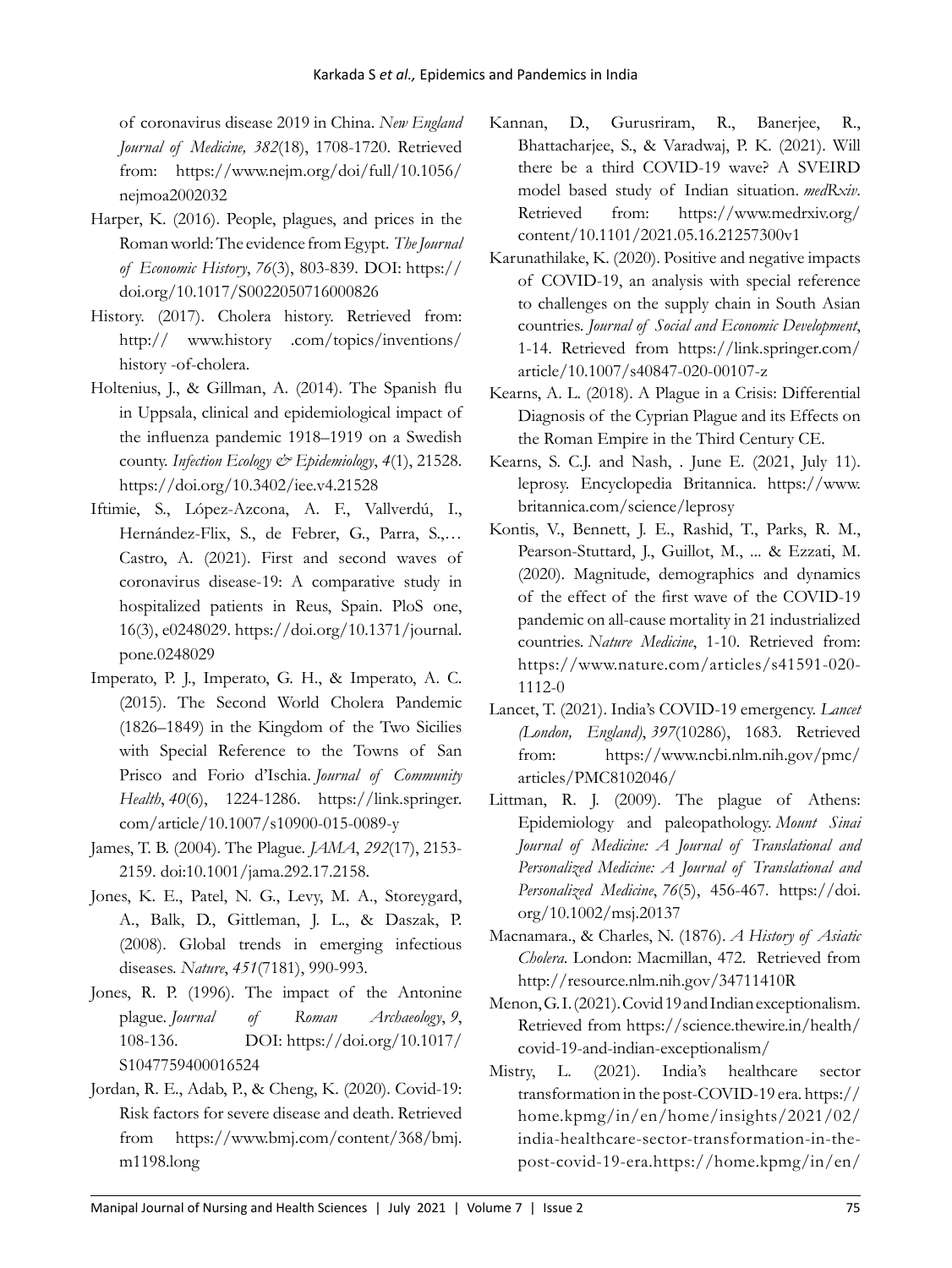home/insights/2021/02/india-healthcare-sectortransformation-in-the-post-covid-19-era.html

- Mordechai, L., Eisenberg, M., Newfield, T. P., Izdebski, A., Kay, J. E., & Poinar, H. https://home. kpmg/in/en/home/insights/2021/02/indiahealthcare-sector-transformation-in-the-postcovid-19-era.htm (2019). The Justinianic Plague: An inconsequential pandemic? *Proceedings of the National Academy of Sciences*, *116*(51), 25546-25554.
- Newsom, S. W. B. (2006). Pioneers in infection control: John Snow, Henry Whitehead, the Broad Street pump, and the beginnings of geographical epidemiology. *Journal of Hospital Infection*, *64*(3),210- 216. https://www.sciencedirect.com/science/ article/abs/pii/S0195670106002830
- Oxford, J. S., Sefton, A., Jackson, R., Innes, W., Daniels, R. S., & Johnson, N. P. (2002). World War I may have allowed the emergence of "Spanish" influenza. *The Lancet Infectious Diseases*, *2*(2), 111-114. https://doi. org/10.1016/S1473-3099(02)00185-8
- Park, K. (2015). Park's Textbook of Preventive and Social Medicine. Jabalpur: Banarsidas Bhanot. 23rd Edition, 93.
- PIB'S daily bulletin. (2021). Retrieved from: https:// pib.gov.in/PressReleasePage.aspx?PRID=1754327
- Ranjan, R., Sharma, A., & Verma, M. K. (2021). Characterization of the Second Wave of COVID-19 in India. *medRxiv*. Retrieved from: https://www.medrxiv.org/ content/10.1101/2021.04.17.21255665v1.full-text
- Reidl, J., & Klose, K. E. (2002). Vibrio cholerae and cholera: out of the water and into the host. *FEMS Microbiology Reviews*, *26*(2), 125-139. Retrieved from https://home.kpmg/in/en/ home/insights/2021/02/india-healthcare-sectortransformation-in-the-post-covid-19-era.html
- Peacock, S. (2021). Science media centre Expert reaction to cases of variant B.1.617 (the 'Indian variant') being investigated in the UK. Retrieved from: https://www.sciencemediacentre.org/ expert-reaction-to-cases-of-variant-b-1-617-theindian-variant-being-investigated-in-the-uk
- Siddique, A. K., & Cash, R. (2013). Cholera outbreaks in the classical biotype era. *Cholera Outbreaks*,1-16. https://link.springer.com/ chapter/10.1007/82\_2013\_361
- Sigman, M., & Luchette, F. A. (2012). Cholera: Something old, something new. *Surgical Infections*, *13*(4),216-222. https://www.liebertpub. com/doi/abs/10.1089/sur.2012.127
- Song, H., Fan, G., Zhao, S., Li, H., Huang, Q., & He, D. (2021). Forecast of the COVID-19 trend in India: a simple modelling approach. Retrieved from: https://assets.researchsquare.com/files/rs/ v1\_covered.pdf
- Stanwell-Smith, R. (2015). Dr. John Snow and the Broad Street pump. In *Routledge Handbook of Water and Health* (pp. 684-676). Routledge. Retrieved from https://www.taylorfrancis.com/chapters/ edit/10.4324/9781315693606-81/dr-john-snowbroad-street-pump-rosalind-stanwell-smith
- Stathakopoulos, D. (2000). The Justinianic plague revisited. *Byzantine and Modern Greek Studies*, *24*(1), 255-276.
- Struyf, T., Deeks, J. J., Dinnes, J., Takwoingi, Y., Davenport, C., Leeflang, M. M., ... & COVID, C. (2020). Signs and symptoms to determine if a patient presenting in primary care or hospital outpatient settings has COVID‐19 disease. *Cochrane Database of Systematic Reviews*, (7). Retrieved from: https://www.cochranelibrary.com/cdsr/ doi/10.1002/14651858.CD013665/full
- Swedha, V. (2020). Outbreak of Epidemic Cholera and Death. *Front J Infect Dis*, *1*(1), 05.
- Taubenberger, J. K., & Morens, D. M. (2006). 1918 Influenza: The mother of all pandemics. *Revista Biomedica*, *17*(1), 69-79.
- The Hindu. (2021). Coronavirus | India becomes first country in the world to report over 4 lakh new cases on 30 April 2021. Retrieved from: https://www. thehindu.com/news/national/coronavirusindia-becomes-first-country-in-the-world-toreport-over-400000-new-cases-on-april-30-2021/ article34453081.ece
- Varlık, N. (2020). Rethinking the history of plague in the time of COVID‐19. *Centaurus*, *62*(2), 285-293.
- Verity, R., Okell, L. C., Dorigatti, I., Winskill, P., Whittaker, C., Imai, N.,… Ferguson, N. M. (2020). Estimates of the severity of coronavirus disease 2019: a model-based analysis. The Lancet. Infectious diseases, 20(6), 669–677. https://doi. org/10.1016/S1473-3099(20)30243-7